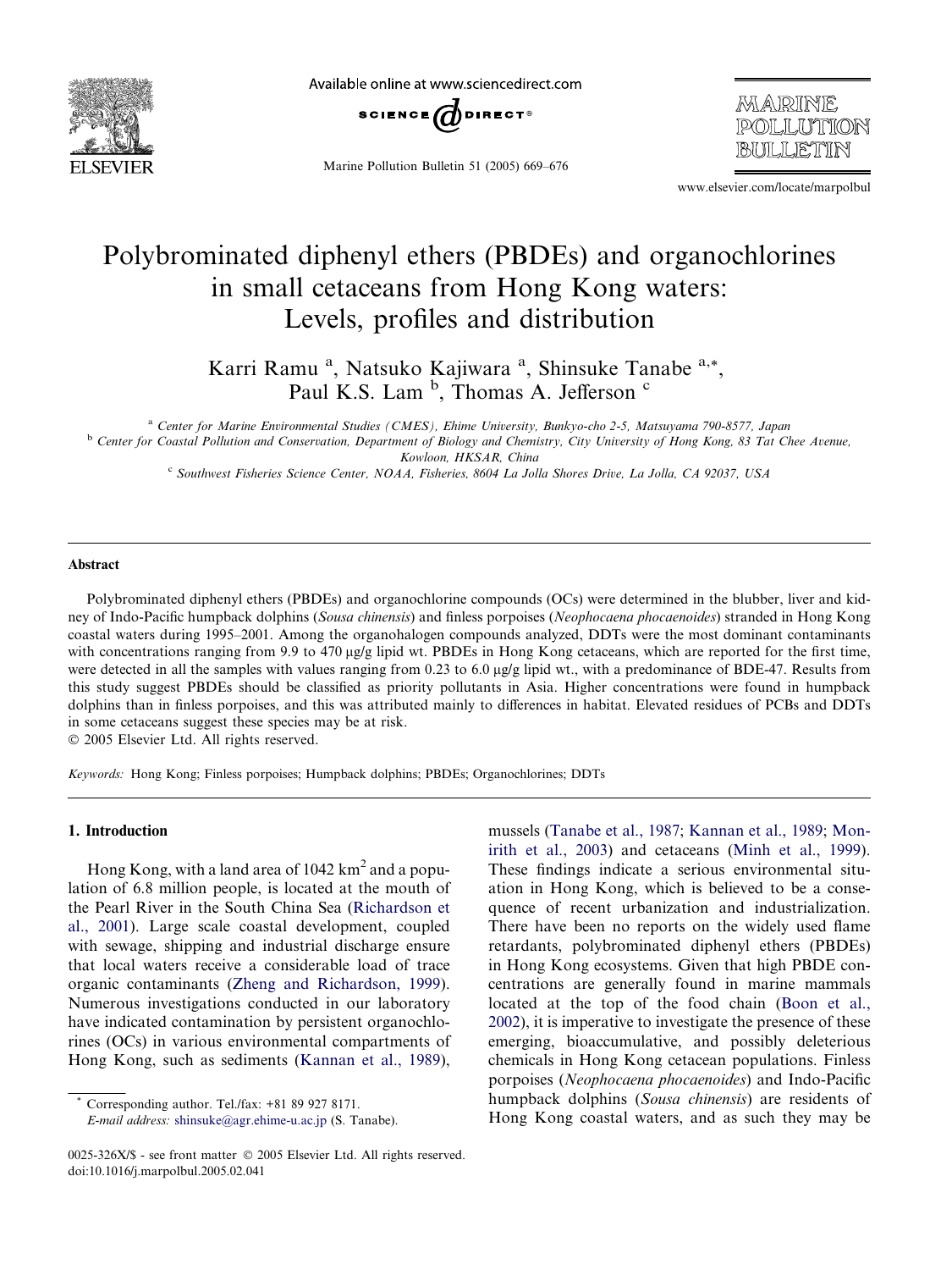<span id="page-1-0"></span>considered indicators of coastal pollution in Hong Kong.

The present study is aimed at understanding contamination by persistent organohalogen compounds in cetaceans found stranded in Hong Kong coastal waters during 1995–2001. Residue levels and accumulation characteristics of PBDEs in the Hong Kong environment are discussed for the first time in comparison to OCs, such as DDTs (dichlorodiphenyl trichloroethane and its metabolites), PCBs (polychlorinated biphenyls), HCHs (hexachlorocyclohexane isomers), HCB (hexachlorobenzene), CHLs (chlordane related compounds), TCPMe [tris (4-chlorophenyl) methane] and TCPMOH [tris (4-chlorophenyl) methanol]. The data may shed light on the levels of organohalogen pollution in Hong Kong waters and their potential impacts on cetaceans.

## 2. Materials and methods

# 2.1. Samples

The fifteen Indo-Pacific humpback dolphin (S. chinensis) and seven finless porpoise (N. phocaenoides) specimens used in the present study were found dead in several locations in Hong Kong from 1995 to 2001. Biological data of the animals analyzed are given in Table 1. Blubber, liver and kidney samples were excised from dead animals, wrapped in aluminum foil, and kept in a deep freezer at  $-20$  °C until analysis.

## 2.2. Chemical analysis

Analysis of PBDEs was performed following the procedure described by [Ueno et al. \(2004\)](#page-7-0) with slight modification. Briefly, 2–8 g of the target sample was ground with anhydrous sodium sulfate and extracted in a Soxhlet apparatus with a mixture of diethyl ether and hexane for 7–8 h. An aliquot of the extract, after adding 5 ng of internal standards  $(^{13}C_{12}$ -labeled BDE-3, BDE-15, BDE-28, BDE-47, BDE-99, BDE-153, BDE-154, BDE-183, and BDE-209), was added to a gel permeation chromatography column (GPC; Bio-Beads S-X3, Bio-Rad Laboratories, CA, 2-cm i.d. and 50 cm length) for lipid removal. The GPC fraction containing organohalogens was concentrated and passed through 1.5 g of activated silica gel S-1 (Wako Pure Chemical Industries Ltd., Japan) column with 5% dichloromethane in hexane for cleanup.  ${}^{13}C_{12}$ -labled BDE-139 was added to the final solution prior to GC-MSD analysis. Quantification was performed using a GC (Agilent 6980N) equipped with MSD (Agilent 5973N) for mono- to hepta-BDEs, and GC (Agilent 6980N) coupled with MSD (JEOL GCmate II) for deca-BDE, having an electron impact with selective ion monitoring mode (EI-SIM). GC columns used for quantification were DB-1 fused silica capillary (J&W Scientific Inc.) having  $30 \text{ m} \times 0.25 \text{ mm}$  i.d.  $\times 0.25 \text{ µm}$  film thickness for monoto hepta-BDEs, and  $15 \text{ m} \times 0.25 \text{ mm}$  i.d.  $\times 0.1 \text{ um film}$ thickness for deca-BDE. Ten major congeners of PBDEs (BDE-3, BDE-15, BDE-28, BDE-47, BDE-99,

Table 1

Concentrations of organohalogens ( $\mu$ g/g lipid wt.) in the blubber of cetaceans collected from Hong Kong coastal waters

| ID               | Year | Sex | $BL$ (cm) | Lipid $(\% )$ | <b>PBDEs</b> | <b>PCBs</b> | <b>DDTs</b> | <b>CHLs</b> | <b>HCHs</b> | <b>HCB</b> | TCPMe  | <b>TCPMOH</b> |
|------------------|------|-----|-----------|---------------|--------------|-------------|-------------|-------------|-------------|------------|--------|---------------|
| Finless porpoise |      |     |           |               |              |             |             |             |             |            |        |               |
| NP00-28/12       | 2000 | M   | >123      | 40            | na           | 4.7         | 63          | 0.34        | 0.27        | 0.21       | 0.076  | 0.066         |
| NP00-26/12       | 2000 | M   | 152       | 34            | 0.78         | 7.2         | 51          | 0.40        | 0.17        | 0.11       | 0.055  | 0.063         |
| NP00-25/12       | 2000 | F   | 145       | 28            | 0.47         | 18          | 110         | 0.43        | 0.10        | 0.28       | 0.099  | 0.044         |
| NP01-20/03       | 2001 | M   | 121       | 63            | 0.23         | 1.4         | 26          | 0.14        | 0.034       | 0.087      | 0.024  | 0.034         |
| NP01-24/05       | 2001 | M   | 159       | 65            | 0.98         | 28          | 260         | 1.4         | 0.86        | 0.16       | 0.15   | 0.058         |
| NP01-12/04       | 2001 | M   | 163       | 32            | 0.84         | 22          | 260         | 1.9         | 0.31        | 0.25       | 0.082  | 0.066         |
| NP01-15/06       | 2001 | UK  | 123       | 27            | 0.28         | 1.9         | 9.9         | 0.15        | 0.032       | 0.075      | 0.019  | 0.015         |
| Humpback dolphin |      |     |           |               |              |             |             |             |             |            |        |               |
| SC95-2/9         | 1995 | UK  | 189       | 10            | na           | 39          | 380         | 1.4         | 0.49        | 0.36       | 0.55   | 0.23          |
| SC97-10/9        | 1997 | M   | 110       | 41            | na           | 5.2         | 27          | 0.19        | 0.18        | 0.21       | 0.017  | 0.015         |
| SC97-3/9         | 1997 | M   | 265       | 53            | 0.35         | 15          | 62          | 0.29        | 0.12        | 0.26       | 0.089  | 0.027         |
| SC97-2/5         | 1997 | UK  | 105       | 51            | na           | 12          | 82          | 0.49        | 1.2         | 0.11       | 0.037  | 0.053         |
| SC98-7/8         | 1998 | M   | 221       | 13            | 1.8          | 3.7         | 200         | 1.1         | 0.57        | 0.16       | 0.19   | 0.089         |
| SC98-3/5         | 1998 | UK  | 112       | 38            | na           | 2.8         | 19          | 0.21        | 0.21        | 0.098      | 0.0067 | 0.014         |
| SC98-17/1        | 1998 | UK  | 238       | 9.2           | na           | 22          | 49          | 0.53        | 0.16        | 0.13       | 0.099  | 0.024         |
| SC98-17/4        | 1998 | UK  | >233      | 51            | na           | 18          | 68          | 0.41        | 0.18        | 0.23       | 0.069  | 0.037         |
| SC00-30/11       | 2000 | M   | 231       | 34            | 2.6          | 78          | 470         | 3.8         | 1.0         | 0.43       | 0.26   | 0.25          |
| SC00-14/2        | 2000 | F   | 252       | 18            | 0.67         | 9.4         | 51          | 1.2         | 0.11        | 0.15       | 0.087  | 0.032         |
| SC01-06/5        | 2001 | M   | 106       | 29            | 0.28         | 72          | 150         | 1.7         | 2.2         | 0.35       | 0.074  | 0.058         |
| SC01-03/6        | 2001 | M   | 107       | 32            | na           | 56          | 160         | 2.0         | 1.7         | 0.29       | 0.082  | 0.12          |
| SC01-06/02       | 2001 | M   | 160       | 17            | na           | 38          | 280         | 6.5         | 0.68        | 0.86       | 0.20   | 0.16          |
| SC01-28/06       | 2001 | M   | 247       | 18            | 6.0          | 83          | 290         | 5.9         | 0.69        | 0.36       | 0.45   | 0.15          |
| SC01-11/2        | 2001 | F   | 234       | 75            | 1.6          | 17          | 76          | 1.4         | 0.36        | 0.24       | 0.086  | 0.042         |

UK: unknown; M: Male; F: Female; na: no data available; BL: body length.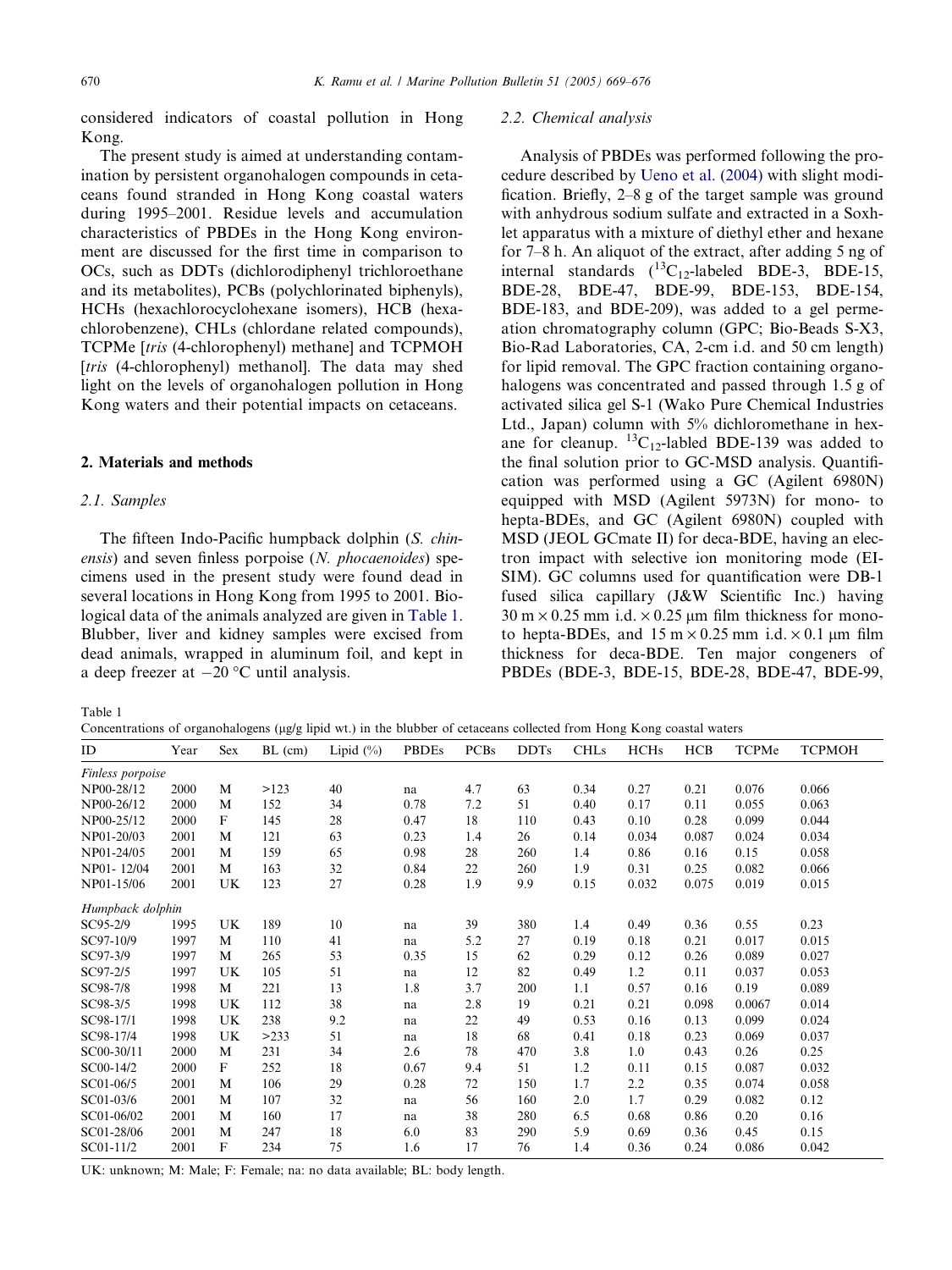BDE-100, BDE-153, BDE-154, BDE-183 and BDE-209) were quantified in this study. All the congeners were quantified using the isotope dilution method to the corresponding  ${}^{13}C_{12}$ -labeled congener. Recovery of  ${}^{13}C_{12}$ -labeled BDE ranged between 60% and 120%.

OCs including PCBs, DDTs, HCHs, CHLs, HCB, TCPMe and TCPMOH were analyzed following the method described by [Kajiwara et al. \(2003\).](#page-6-0) Another aliquot of the extract was subjected to GPC for lipid removal. The GPC fraction containing OCs was concentrated and passed through an activated Florisil column for clean-up and fractionation. Quantification of PCBs and most of organochlorine pesticides was performed using a GC (Agilent 6980N) equipped with a microelectron capture detector (micro-ECD) and an autoinjection system (Agilent 7683 Series Injector). The GC column used for OC analysis was a fused silica capillary (DB-1; 30 m  $\times$  0.25 mm i.d.  $\times$  0.25 µm film thickness, J&W Scientific Inc.). Identification and quantification of TCPMe and TCPMOH were performed using a GC-MSD (Agilent 5973N) in SIM mode equipped with an autoinjection system (Agilent 7683 series injector). The concentration of individual OCs was quantified from the peak area of the sample compared to that of the corresponding external standard. The PCB standard used for quantification was a mixture of 62 PCB isomers and congeners (BP-MS) obtained from Wellington Laboratories Inc., Ontario, Canada. Concentrations of individually resolved peaks of PCB isomers and congeners were summed to obtain total PCB concentrations.

Procedural blanks were analyzed simultaneously with every batch of five samples to check for interferences or contamination from solvents and glassware. Lipid contents were determined by measuring the total nonvolatile solvent extractable material on subsamples taken from the original extracts. The concentration of organohalogens are expressed on a lipid weight basis unless otherwise specified.

## 3. Results and discussion

## 3.1. Contamination status

Concentrations of PBDEs and OCs detected in the blubber of finless porpoises and Indo-Pacific humpback dolphins from Hong Kong coastal waters are shown in [Table 1](#page-1-0). Among the organohalogens analyzed, DDTs ranked first followed by PCBs > CHLs > PBDEs > HCHs > HCB > TCPMe > TCPMOH. This is the first assessment of PBDE contamination in the Hong Kong environment. For all the contaminants, higher concentrations were found in humpback dolphins when compared to finless porpoises. This difference can be accounted for by differences in habitat. Humpback dolphins inhabit the western waters of Hong Kong, which are close to the Shenzhen economic zone, and their habitat is estuarine [\(Jefferson, 2000\)](#page-6-0). However, finless porpoise inhabit southern and eastern waters of Hong Kong which are more oceanic-influenced [\(Jefferson](#page-6-0) [et al., 2002a\)](#page-6-0). Similarly, significantly higher concentrations of OCs were observed in Little Egret (*Egretta garz*etta) eggs from Mai Po in the western part of Hong Kong when compared to Night Heron (Nycticorax nycticorax) eggs from A Chau in the eastern part of Hong Kong [\(Connell et al., 2003\)](#page-6-0).

Summed concentrations of PBDE congeners measured in the blubber of finless porpoises and humpback dolphins ranged from 230 to 980 ng/g lipid wt. and 280 to 6000 ng/g lipid wt., respectively ([Table 1\)](#page-1-0). It is noteworthy that PBDE residues in cetaceans from Hong Kong were apparently higher when compared to northern fur seals (Callorhinus ursinus) from the Pacific coast of Japan ([Kajiwara et al., 2004](#page-6-0)), and bottlenose dolphins (Tursiops truncatus) from the South Atlantic US coast [\(Kuehl et al., 1991\)](#page-6-0). The levels observed in this study were comparable to harbor seals (Phoca vitulina) from San Francisco Bay [\(She et al., 2000](#page-7-0)) and harbor porpoises (Phocoena phocoena) from British Columbia ([Ikonomou et al., 2002\)](#page-6-0). The results confirm that developing countries can also be a source for PBDE contamination. Our previous study to elucidate geographical distribution of PBDEs using skipjack tuna showed highest concentrations of PBDEs in samples from the East China Sea [\(Ueno et al., 2004\)](#page-7-0). The plausible reasons for the high levels of PBDEs observed in this study may be the daily discharge of large quantities of untreated sewage into coastal waters of Hong Kong [\(Chan](#page-6-0) [and Yung, 1995\)](#page-6-0) as well as export of waste electric products (computers, televisions etc.) used in developed nations to Asian developing countries such as China as trash ([Hileman, 2002\)](#page-6-0). These findings are consistent with studies associating high PBDE concentrations with point-sources such as wastewater treatment plant outfalls [\(Hale et al., 2001](#page-6-0)).

In Hong Kong cetaceans, DDTs and PCBs were the predominant contaminants. DDT levels were high when compared to Dall's porpoises *(Phocoenoides dalli)* from Japan [\(Kajiwara et al., 2002\)](#page-6-0) and spinner dolphins (Stenella longirostris) from the Philippines and India ([Pru](#page-7-0)[dente et al., 1997\)](#page-7-0), but were lower than some highly polluted areas in the Mediterranean [\(Kannan et al.,](#page-6-0) [1993](#page-6-0)). High DDT levels found in Hong Kong cetaceans are related to DDT utilization in this country until 1989 ([Phillips and Tanabe, 1989](#page-7-0)), and possible continued use in surrounding waters of China. As for PCBs, concentrations were higher than in humpback dolphins from Bay of Bengal, India ([Prudente et al., 1997](#page-7-0)) but lower than in diseased cetaceans from the Mediterranean Sea ([Kannan et al., 1993;](#page-6-0) [Corsolini et al., 1995\)](#page-6-0). A large proportion of PCBs still remain in transformers and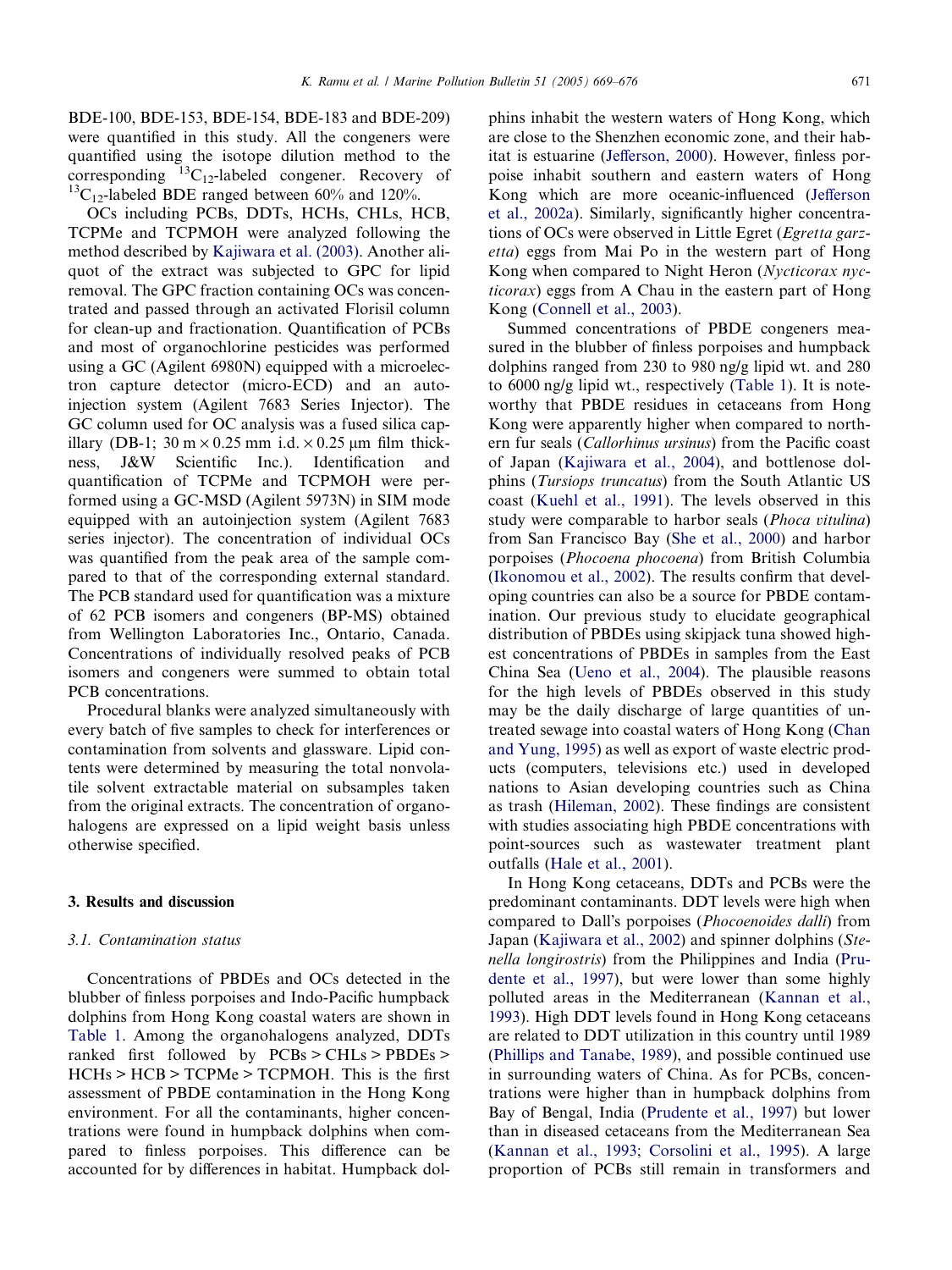capacitors in China ([Zhou et al., 2001](#page-7-0)) and this may be one of the contributing factors to the high levels of PCBs observed in this study.

## 3.2. PBDE congener profiles

Of the 10 congeners analyzed, a total of eight congeners from di- to hepta-BDE were identified in Hong Kong cetaceans (Fig. 1). BDE-3 (mono-BDE) and BDE-209 (deca-BDE) were not found above the detection limits of the analysis, which were 0.01 and 0.5 ng/g on lipid wt., respectively. Similar PBDE congener patterns for humpback dolphin and finless porpoise were found. BDE-47, BDE-99 and BDE-100 made up 90% on average of the total PBDE load. These results are in agreement with the general PBDE congener pattern reported in biological samples [\(Ikonomou et al., 2002\)](#page-6-0). It is not known whether China uses OctaBDE and/or DecaBDE. In the present study, BDE-183 could be detected in trace amounts only in a few individuals.



Fig. 1. PBDE congener patterns in finless porpoises and humpback dolphins from Hong Kong coastal waters. Vertical bars represent contribution of each congener to total PBDEs concentration.

Debromination of BDE-183 to lower congeners may be the reason, as experimental studies in fish have shown debromination of BDE-183 to BDE-154 ([Stapleton](#page-7-0) [et al., 2004\)](#page-7-0). BDE-209, the major congener of DecaBDE formulation, was not detected in any of the samples, suggesting its relatively low bioaccumulation potential. As of now, the type of commercial PBDE mixture used in and around Hong Kong is not known. Hence, information on this aspect is vital to compare the congener profiles in the present study to that of the commercial mixtures.

# 3.3. Residue composition pattern of organochlorine pesticides

The residue composition pattern of the various organochlorine pesticides is shown in Fig. 2. Percentages of the main components of DDTs varied between the specimens. The major constituent of DDTs was  $p, p'$ -DDE, accounting for more than 40% in both humpback dolphins and finless porpoises. Concentrations and proportions of  $p, p'$ -DDT in both the cetaceans were higher in the present study when compared to finless porpoises from Japan ([Arakane et al., 2002\)](#page-6-0), suggesting that DDT is still being used in and around Hong Kong. The wide range of DDT concentrations, and DDT composition in waters and sediments in Daya Bay, Southern China, also suggest recent inputs to the coastal waters ([Zhou et al., 2001](#page-7-0)). The Pearl River Estuary, just west of Hong Kong, drains a vast area of agricultural lands in southern China, and the continuing use of DDT in this area is therefore very much possible. Overall, in all the samples of humpback dolphins and finless porpoises analyzed, the percentage of  $p, p'$ -DDD was relatively high. Harbour porpoises from the Black Sea, which has a reductive environment also had high proportions of  $p, p'$ -DDD ([Tanabe et al., 1997\)](#page-7-0). The anaerobic conditions prevalent due to the large quantities of sewage discharged as mentioned before may be



Fig. 2. Percentage compositions of organochlorine pesticides in the blubber of cetaceans from Hong Kong coastal waters.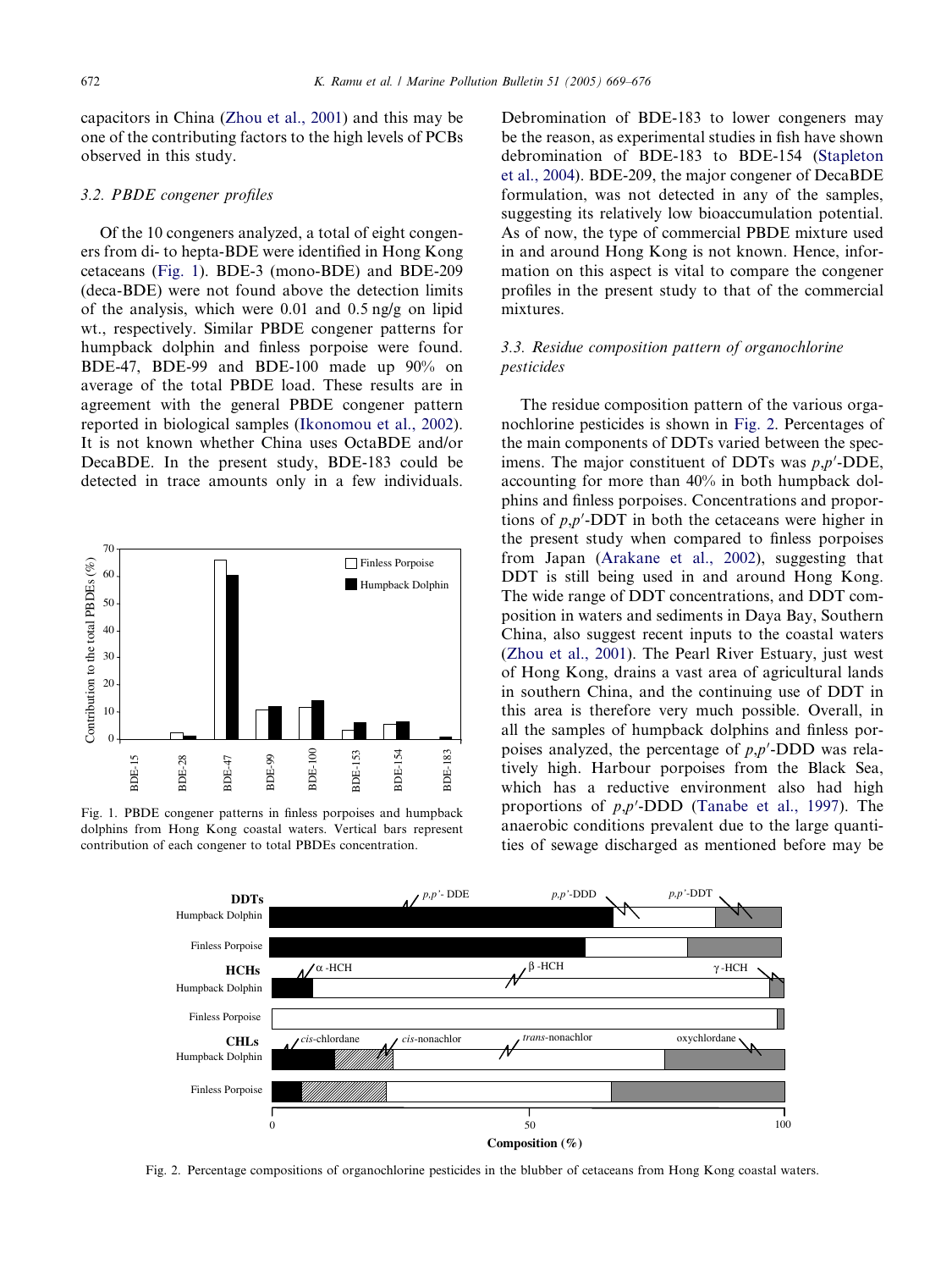responsible for high  $p, p'$ -DDD levels in cetaceans. Sediments and fish analyzed from inland water systems of Hong Kong also showed high  $p, p'$ -DDD levels [\(Zhou](#page-7-0) [et al., 1999\)](#page-7-0).

For CHLs, trans-nonachlor was the dominant compound, followed by oxychlordane, cis-nonachlor and cis-chlordane. This pattern is similar to previous studies dealing with marine mammals ([Minh et al., 1999;](#page-7-0) [Watanabe et al., 1999](#page-7-0)). The proportion of cis-chlordane in humpback dolphins was more than in finless porpoises, perhaps because humpback dolphins are a coastal species and there might have been fresh inputs of CHLs into the coastal waters from terrestrial environments.

For HCH isomers,  $\beta$ -HCH was the most predominant isomer in both the cetacean samples. [Minh et al.](#page-7-0) [\(1999\)](#page-7-0) suggested that the predominance of  $\beta$ -HCH among HCH isomers reflects its persistence towards enzymatic degradation.

### 3.4. Contaminant distribution between tissues

To understand contaminant distribution between tissues, blubber, liver and kidney samples from some individuals of finless porpoises and humpback dolphins were analyzed. Concentrations of organohalogens in the three different tissues of both species are shown in Table 2. The lipid normalized PBDE and OC concentrations in various tissues were highest in blubber when compared to the other tissues, consistent with the previous data reported for OCs ([Watanabe et al., 1999\)](#page-7-0). PBDE congener profiles in all three tissue samples analyzed were similar. BDE-47 was the dominant congener and accounted for 70% of the total PBDE load. Similarly, no tissue preference for BDE-47 was found for marine mammals from the North Sea [\(Boon et al.,](#page-6-0) [2002](#page-6-0)). For fishes from the lakes of Europe, higher BDE-47 was found in the liver when compared to the muscle [\(Vives et al., 2004](#page-7-0)). In the case of DDTs, the proportions of metabolites were higher in the liver and kidney when compared to blubber.  $p, p'$  -DDT percentage in the liver of both finless porpoise and humpback dolphin was less than 1% [\(Fig. 3\)](#page-5-0). The liver is the main center for detoxification of xenobiotics and this may be the reason for the lower percentage of  $p, p'$ -DDT. Secondly, the liver of striped dolphins (Stenella coeruleoalba), which comprise mainly phospholipids, had lower proportions of  $p, p'$ -DDT ([Fukushima and Kawai, 1981\)](#page-6-0). Thus the nature and levels of total lipids in a tissue is an important factor influencing the uptake of lipophilic substances. No distinct trend could be found for CHLs and HCHs among the three tissues. For two immature finless porpoise samples, concentrations of organochlorines were higher in liver when compared to blubber. The lipid percentage in liver was also high, which suggests that mobilization of lipids from blubber had taken place. When mobilization of lipids occurs, both lipids and liphophilic pollutants are drawn to the liver for catabolism; therefore an increased concentration of both lipids and xenobiotic compounds is expected. The

Table 2

Concentrations of organohalogens ( $\mu$ g/g lipid wt.) in blubber, liver and kidney of cetaceans collected from Hong Kong coastal waters

| ID               | Year | Sex | $BL$ (cm) | Tissue  | Lipid $(\%)$ | <b>PBDEs</b> | <b>PCBs</b> | <b>DDTs</b> | <b>CHLs</b> | <b>HCHs</b> | <b>HCB</b> | TCPMe | <b>TCPMOH</b> |
|------------------|------|-----|-----------|---------|--------------|--------------|-------------|-------------|-------------|-------------|------------|-------|---------------|
| Finless porpoise |      |     |           |         |              |              |             |             |             |             |            |       |               |
| NP00-25/12       | 2000 | F   | 145       | Blubber | 28           | 0.47         | 18          | 110         | 0.43        | 0.10        | 0.28       | 0.099 | 0.044         |
|                  |      |     |           | Liver   | 7.1          | 0.38         | 14          | 95          | 1.4         | 0.12        | 0.57       | 0.27  | 0.16          |
|                  |      |     |           | Kidney  | 3.7          | 0.22         | 6.7         | 43          | 0.21        | 0.077       | 0.19       | 0.078 | 0.052         |
| NP01-12/4        | 2001 | M   | 163       | Blubber | 32           | 0.84         | 22          | 260         | 1.9         | 0.31        | 0.25       | 0.082 | 0.066         |
|                  |      |     |           | Liver   | 4.3          | 0.29         | 9.3         | 73          | 0.44        | 0.13        | 0.36       | 0.061 | 0.22          |
|                  |      |     |           | Kidney  | 2.1          | 0.29         | 7.8         | 61          | 0.41        | 0.11        | 0.19       | 0.061 | 0.089         |
| NP01-20/3        | 2001 | M   | 121       | Blubber | 63           | 0.23         | 1.4         | 26          | 0.14        | 0.034       | 0.087      | 0.024 | 0.034         |
|                  |      |     |           | Liver   | 11           | 0.25         | 2.7         | 60          | 0.32        | 0.066       | 0.17       | 0.096 | 0.10          |
|                  |      |     |           | Kidney  | 3.2          | 0.089        | 1.4         | 25          | 0.15        | 0.036       | 0.11       | 0.048 | 0.048         |
| NP01-15/6        | 2001 | UK  | 123       | Blubber | 27           | 0.28         | 1.9         | 10          | 0.15        | 0.032       | 0.075      | 0.019 | 0.019         |
|                  |      |     |           | Liver   | 12           | 0.071        | 2.1         | 19          | 0.16        | 0.067       | 0.13       | 0.55  | 0.033         |
|                  |      |     |           | Kidney  | 10           | na           | 1.1         | 9.4         | 0.29        | 0.041       | 0.057      | 0.35  | 0.027         |
| Humpback dolphin |      |     |           |         |              |              |             |             |             |             |            |       |               |
| SC00-30/11       | 2000 | M   | 231       | Blubber | 34           | 2.6          | 78          | 470         | 3.8         | 1.0         | 0.43       | 0.26  | 0.25          |
|                  |      |     |           | Liver   | 6.3          | 0.79         | 27          | 230         | 2.3         | 1.3         | 0.85       | 0.19  | 0.33          |
|                  |      |     |           | Kidney  | 3.6          | 1.0          | 18          | 83          | 0.88        | 0.46        | 0.24       | 0.12  | 0.0046        |
| SC01-11/2        | 2001 | F   | 234       | Blubber | 25           | 1.6          | 17          | 76          | 1.4         | 0.36        | 0.24       | 0.086 | 0.042         |
|                  |      |     |           | Liver   | 11           | 0.34         | 0.61        | 67          | 1.1         | 0.60        | 0.55       | 0.058 | 0.14          |
|                  |      |     |           | Kidney  | 5.3          | 0.33         | 4.6         | 28          | 0.73        | 0.32        | 0.16       | 0.062 | 0.055         |
| SC01-6/5         | 2001 | M   | 106       | Blubber | 29           | 0.28         | 72          | 160         | 1.7         | 2.2         | 0.35       | 0.074 | 0.058         |
|                  |      |     |           | Liver   | 3.4          | 0.25         | 30          | 150         | 1.6         | 2.4         | 0.52       | 0.056 | 0.16          |
|                  |      |     |           | Kidney  | 5.6          | 0.26         | 18          | 91          | 0.98        | 1.5         | 0.27       | 0.053 | 0.051         |

UK: unknown; M: Male; F: Female; na: no data available; BL: body length.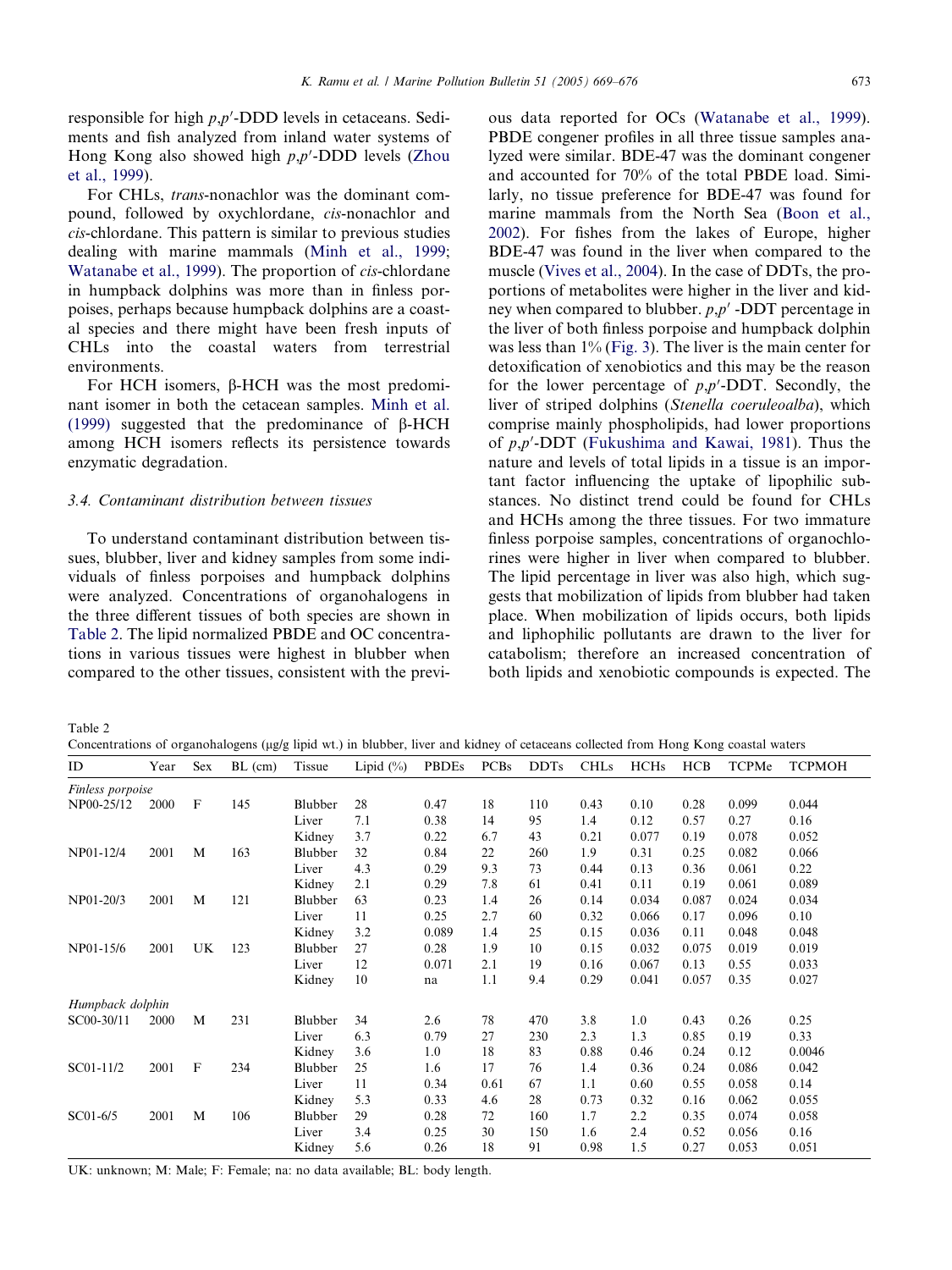<span id="page-5-0"></span>

Fig. 3. Percentage compositions of organochlorine pesticides in the blubber, liver and kidney of finless porpoises from Hong Kong coastal waters.

differences in the accumulation pattern among the tissues can be attributed to metabolism of the compounds, seasonal changes in the stored fat or recent exposure to the contaminants.

#### 3.5. Toxic assessment

Reproductive impairments and declining populations in marine mammals have been associated with high burdens of organic pollutants ([Delong et al., 1973](#page-6-0); [Helle](#page-6-0) [et al., 1976\)](#page-6-0). The concentrations of DDTs and PCBs in Hong Kong cetaceans were compared with the concentrations of DDTs and PCBs in other marine mammals, which showed adverse effects (Fig. 4). From the figure, it is evident that for both the cetaceans, concentrations of DDTs and PCBs were in the range where there may be impairment of reproduction as well as suppression of the immune system. Histopathological studies of



Fig. 4. Toxic assessment of PCBs and DDTs in cetaceans from Hong Kong coastal waters. Data were cited from (1) [Kannan et al. \(1993\);](#page-6-0) (2) [Delong](#page-6-0) [et al. \(1973\)](#page-6-0); (3) [Corsolini et al. \(1995\)](#page-6-0); (4) [Martineau et al. \(1987\)](#page-6-0); (5) [Helle et al. \(1976\)](#page-6-0); (6) [Subramanian et al. \(1987\);](#page-7-0) (7) [de Swart et al. \(1996\).](#page-6-0) \*: wet weight basis.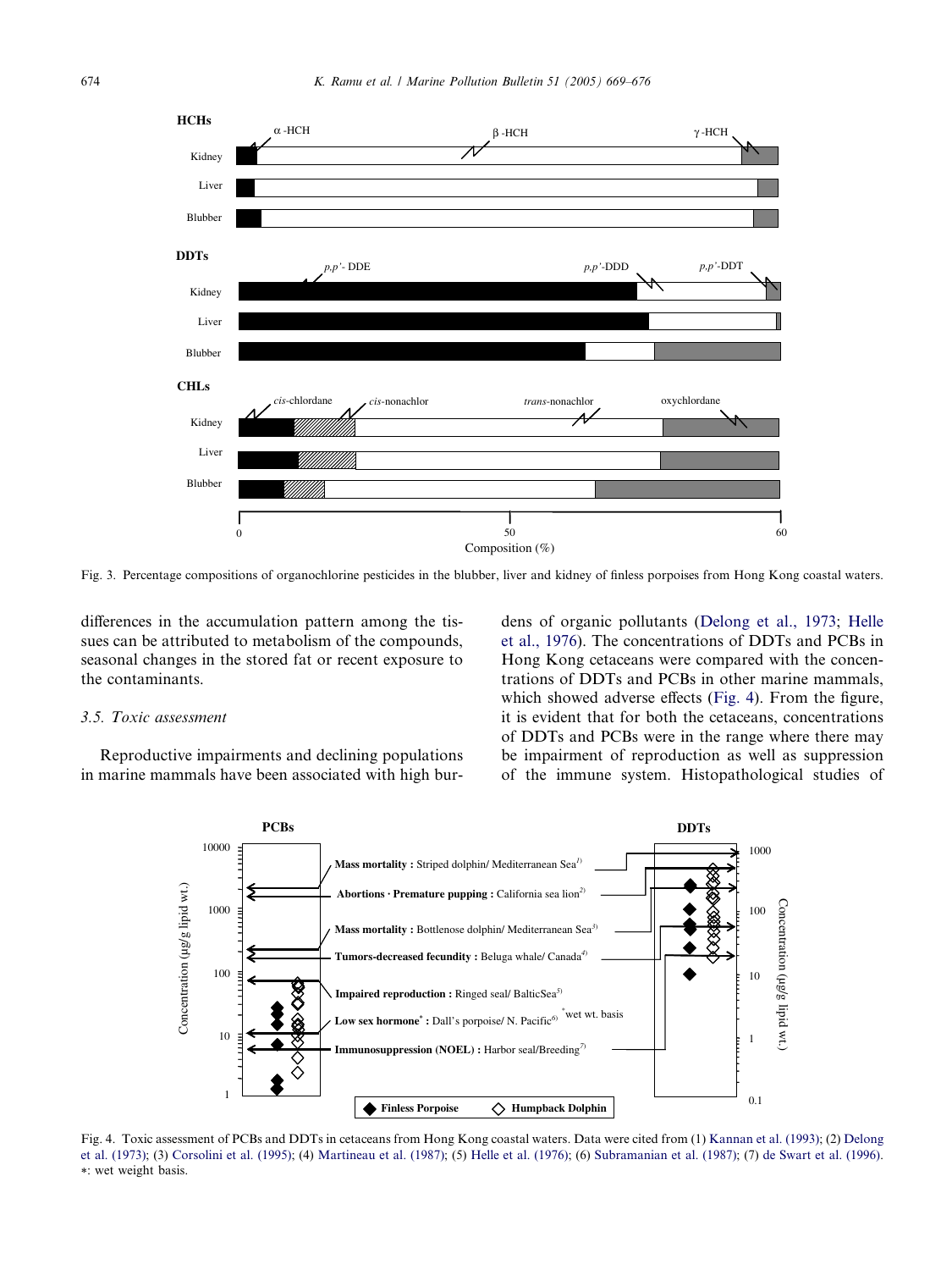<span id="page-6-0"></span>finless porpoises from Hong Kong showed that the lymphocytes had toxic granules, which could be suggestive of an immune system problem [\(Parsons et al., 1999\)](#page-7-0). Also, there was some possible indications of finless porpoise specimens that were in poor health having somewhat higher levels of some organochlorines in their blubber (Jefferson et al., 2002b). Thus, the high level of contaminants found in the cetaceans from Hong Kong are of serious concern. Continuous monitoring and ecotoxicological studies are needed to understand the status of contamination as well as actual health effects of man made chemicals on this population of cetaceans.

## Acknowledgement

The authors are thankful to Dr. A. Subramanian (CMES, Ehime University) for critical reading of the manuscript. This study was supported by Grants-in-Aid for Scientific Research (A) (16201014) from Japan Society for the Promotion of Science; Young Scientists (B) (Project 16780139); ''21st century COE program'' from the Ministry of Education, Culture, Sports, Science and Technology, Japan, and ''Materials Cycles Modeling of Persistent Toxic Chemicals and its policy Research Applications for Recycling and Waste Management'' from the Waste Management Research Grants of the Ministry of the Environment, Japan. One of the authors(Dr. Paul K. S. Lam)was supported by a grant from the Hong Kong Research Grants Council (CityU1103/03M). Thanks also to the many colleagues and assistants who have helped with the stranding program in Hong Kong over the years, especially Samuel K. Hung, Mientje Torey, and Isabel Beasley.

### References

- Arakane, T., Kajiwara, N., Watanabe, M., Tanabe, S., 2002. Contamination status and accumulation pattern of organochlorine compounds in marine mammals stranded in Japanese coastal waters. In: Proceeding of 11th Symposium on Environmental Chemistry. pp. 182–183 (in Japanese).
- Boon, J.P., Lewis, W.E., Tjoen-A-Choy, M.R., Allchin, C.R., Law, R.J., de Boer, J., ten Hallers-Tjabbes, C.C., Zegers, B.N., 2002. Levels of polybrominated diphenyl ether (PBDE) flame retardants in animals representing different trophic levels of the North Sea food web. Environmental Science and Technology 36, 4025–4032.
- Chan, K.K., Yung, Y.K., 1995. Marine Water Quality in Hong Kong for 1994. Hong Kong Government Printer.
- Corsolini, S., Focardi, S., Kannan, K., Borell, A., Tanabe, S., Tatsukawa, R., 1995. Congener profile and toxicity assessment of polychlorinated biphenyls in dolphins, shark and tuna collected from Italian coastal waters. Marine Environmental Research 40, 33–53.
- Connell, D.W., Fung, C.N., Minh, T.B., Tanabe, S., Lam, P.K.S., Wong, B.S.F., Lam, M.H.W., Wong, L.C., Wu, R.S.S., Richardson, B.J., 2003. Risk to breeding success of fish-eating Ardeids due

to persistent organic contaminants in Hong Kong: evidence from organochlorine compounds in eggs. Water Research 37, 459–467.

- Delong, R.L., Gilmartin, W.G., Simpson, J.G., 1973. Premature births in California sea lions: association with high organochlorine pollutant residue levels. Science 181, 1168–1170.
- de Swart, R.L., Ross, P.S., Vos, J.G., Osterhaus, A.D.M.E., 1996. Impaired immunity in harbour seals (Phoca vitulina) exposed to bioaccumulated environmental contaminants: review of a longterm feeding study. Environmental Health Perspectives 104, 823–828.
- Fukushima, M., Kawai, S., 1981. Variation of organochlorine residue concentration and burden in striped dolphin (Stenella coeruleoalba) with growth. In studies on the levels of organochlorine compounds and heavy metals in marine organisms. In: Fujiyama, T. (Ed.), University of Ryukyus, Japan, pp. 97–114.
- Hale, R.C., LaGuardia, M.J., Harvey, E.P., Gaylor, M., Matteson, M.Y., Duff, W.H., 2001. Persistent pollutants in land applied sludges. Nature 412, 140–141.
- Helle, E., Olsson, M., Jensen, S., 1976. DDT and PCB levels and reproduction in ringed seal from the Bothnian Bay. Ambio 5, 188–189.
- Hileman, B., 2002. Electronic waste. Chemical Engineering News 80 (26), 15–18.
- Ikonomou, M.G., Rayne, S., Fischer, M., Fernandez, M.P., Cretney, W., 2002. Occurrence and congener profiles of polybrominated diphenyl ethers (PBDEs) in environmental samples from coastal British Columbia, Canada. Chemosphere 46, 649–663.
- Jefferson, T.A., 2000. Population biology of the Indo-Pacific humpbacked dolphin in Hong Kong waters. Wildlife Monographs (144), 65.
- Jefferson, T.A., Hung, S.K., Law, L., Torey, M., Tregenza, N., 2002a. Distribution and abundance of finless porpoises in Hong Kong and adjacent waters of China. Raffles Bulletin of Zoology Supplement 10, 43–55.
- Jefferson, T.A., Curry, B.E., Kinoshita, R., 2002b. Mortality and morbidity of Hong Kong finless porpoises, with emphasis on the role of environmental contaminants. Raffles Bulletin of Zoology Supplement 10, 161–171.
- Kajiwara, N., Watanabe, M., Tanabe, S., Nakamatsu, K., Amano, M., Miyazaki, N., 2002. Specific accumulation and temporal trends of organochlorine contaminants in Dall's porpoises (Phocoenoides dalli) from Japanese coastal waters. Marine Pollution Bulletin 44, 1087–1097.
- Kajiwara, N., Ueno, D., Monirith, I., Tanabe, S., Pourkazemi, M., Aubrey, D.G., 2003. Contamination by organochlorine compounds in sturgeons from Caspian Sea during 2001 and 2002. Marine Pollution Bulletin 46, 741–747.
- Kajiwara, N., Ueno, D., Takahashi, A., Baba, N., Tanabe, S., 2004. Polybrominated diphenyl ethers and organochlorines in archived northern fur seal samples from the Pacific coast of Japan, 1972– 1998. Environmental Science and Technology 38, 3804–3809.
- Kannan, N., Tanabe, S., Okamoto, T., Tatsukawa, R., Phillips, D.H.J., 1989. Polychlorinated biphenyls (PCBs) in sediments in Hong Kong: a congener-specific approach to the study of coplanar PCBs in aquatic ecosystem. Environmental Pollution 62, 223– 235.
- Kannan, K., Tanabe, S., Borrell, A., Aguilar, A., Focardi, S., Tatsukawa, R., 1993. Isomer-specific analysis and toxic evaluation of polychlorinated biphenyls in striped dolphin affected by an epizootic in the western Mediterranean Sea. Archives of Environmental Chemistry and Toxicology 25, 227–233.
- Kuehl, D.W., Haebler, R., Potter, C., 1991. Chemical residues in dolphins from the US Atlantic coast including Atlantic bottlenose obtained during the 1987/88 mass mortality. Chemosphere 22, 1071–1084.
- Martineau, D., Beland, P., Desjardins, C., Lagace, A., 1987. Levels of organochlorine chemicals in tissues of beluga whale